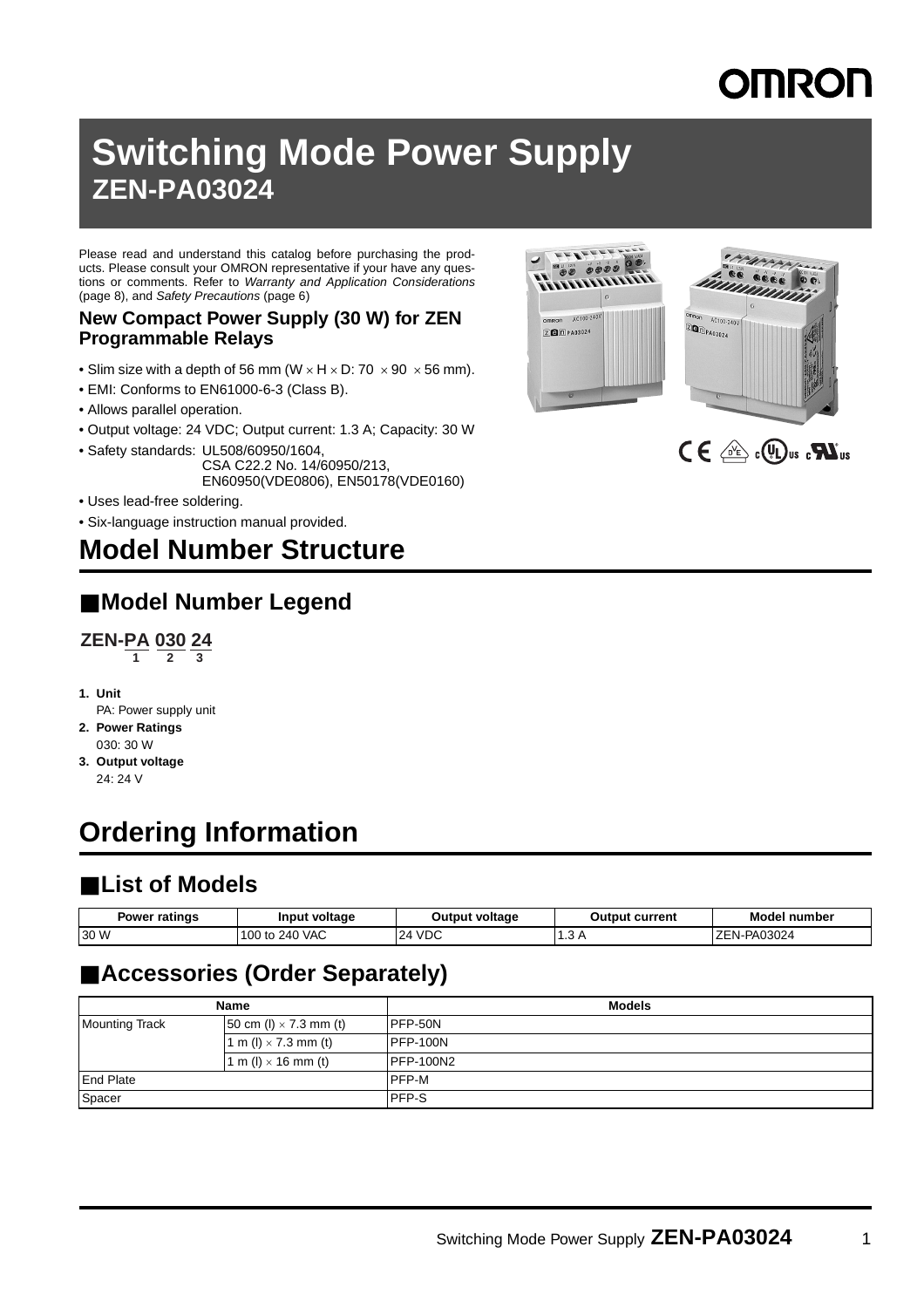### ■ **Ratings/Characteristics**

| Efficiency (typical)    |                                                |                        | 80% min.                                                                                                                                                                                                                                                                                                                               |
|-------------------------|------------------------------------------------|------------------------|----------------------------------------------------------------------------------------------------------------------------------------------------------------------------------------------------------------------------------------------------------------------------------------------------------------------------------------|
| Input                   | Voltage                                        |                        | 100 to 240 VAC (85 to 264 VAC),<br>95 to 350 VDC (See note 1.)                                                                                                                                                                                                                                                                         |
|                         | Frequency                                      |                        | 50/60 Hz (47 to 450 Hz)                                                                                                                                                                                                                                                                                                                |
|                         | Current                                        | 100 VAC input          | 0.8 A max.                                                                                                                                                                                                                                                                                                                             |
|                         |                                                | 200 VAC input          | 0.45 A max.                                                                                                                                                                                                                                                                                                                            |
|                         | Leakage current                                | 100 VAC input          | $0.4$ mA max.                                                                                                                                                                                                                                                                                                                          |
|                         |                                                | 200 VAC input          | 0.75 mA max.                                                                                                                                                                                                                                                                                                                           |
|                         | Inrush current (See note 2.) 100 VAC input     |                        | 25 A max.                                                                                                                                                                                                                                                                                                                              |
|                         |                                                | 200 VAC input          | 50 A max.                                                                                                                                                                                                                                                                                                                              |
| Output                  | Voltage adjustment range (See note 3.)         |                        | -10 to 15% (with V.ADJ) of rated output voltage                                                                                                                                                                                                                                                                                        |
|                         | Ripple                                         |                        | 2% (p-p) max. (-25 to -10°C: 4% max.)                                                                                                                                                                                                                                                                                                  |
|                         | Input variation influence                      |                        | 0.5% max.                                                                                                                                                                                                                                                                                                                              |
|                         | Load variation influence (rated input voltage) |                        | 1.5% max.                                                                                                                                                                                                                                                                                                                              |
|                         | Temperature variation influence                |                        | 0.05%/°C max.                                                                                                                                                                                                                                                                                                                          |
|                         | Start up time (See note 2.)                    |                        | 1,000 ms max. (100 VAC or 200 VAC, at rated output voltage)                                                                                                                                                                                                                                                                            |
|                         | Hold time (See note 2.)                        |                        | 15 ms min., 20 ms (typical) (100 VAC or 200 VAC, at rated output voltage)                                                                                                                                                                                                                                                              |
| Additional<br>functions | Overload protection (See note 2.)              |                        | 105% to 135% of rated load current, inverted L drop, intermittent, automatic reset                                                                                                                                                                                                                                                     |
|                         | Parallel operation                             |                        | Yes (2 units max. For details, refer to the derating curve in <i>Engineering Data</i> . For DC<br>input, parallel operation is possible only for 110 to 350 VDC.)                                                                                                                                                                      |
|                         | Series operation                               |                        | <b>No</b>                                                                                                                                                                                                                                                                                                                              |
| Others                  | Ambient temperature                            |                        | Operating: Refer to the derating curve in <i>Engineering Data</i> . (with no icing or conden-<br>sation)<br>Storage: -25 to 75°C (with no icing or condensation)                                                                                                                                                                       |
|                         | Ambient humidity                               |                        | Operating: 10 to 90%<br>Storage: 10 to 90%                                                                                                                                                                                                                                                                                             |
|                         | Mounting method                                |                        | DIN track mounting, surface mounting                                                                                                                                                                                                                                                                                                   |
|                         | Dielectric strength                            |                        | 2.0 kVAC for 1 min. (between all inputs and exposed non-current-carrying metal parts;<br>detection current: 10 mA max.)<br>3.0 kVAC for 1 min. (between all inputs and all outputs; detection current: 20 mA max.)<br>1.0 kVAC for 1 min. (between all outputs and non-current-carrying metal parts;<br>detection current: 10 mA max.) |
|                         | Insulation resistance                          |                        | 100 MΩ min. (between all outputs and all inputs/exposed non-current-carrying metal<br>parts) at 500 VDC                                                                                                                                                                                                                                |
|                         | Vibration resistance                           |                        | 10 to 55 Hz, 0.375-mm single amplitude for 2 h each in X, Y, and Z direction                                                                                                                                                                                                                                                           |
|                         | Shock resistance                               |                        | 300 m/s <sup>2</sup> , 3 times each in $\pm X$ , $\pm Y$ , $\pm Z$ directions                                                                                                                                                                                                                                                          |
|                         | Output indicator                               |                        | Yes (color: green)                                                                                                                                                                                                                                                                                                                     |
|                         | EMI                                            | Conducted<br>emissions | Conforms to EN61000-6-3 (Class B)                                                                                                                                                                                                                                                                                                      |
|                         |                                                | Radiated<br>emissions  | Conforms to EN61000-6-3 (Class B)                                                                                                                                                                                                                                                                                                      |
|                         | Approved standards                             |                        | UL: UL508 Listing Class 2, 60950, 1604 (Class I/Division 2)<br>cUL: CSA C22.2 No. 14 Class 2, No. 60950, No. 213 (Class I/Division 2)<br>EN/VDE: EN60950 (=VDE0805), EN50178 (=VDE0160)<br>Conforms to VDE0106/P100 (Finger protection)                                                                                                |
|                         | Weight                                         |                        | 240 g max.                                                                                                                                                                                                                                                                                                                             |

**Note: 1.** This product has been approved for safety standards only when an AC input is used. It has not been approved when a DC input is used.

**2.** Refer to the Engineering Data section on [page 4](#page-3-0) for details.

**3.** If the V. ADJ adjuster is turned, the voltage will increase by more than 15% of the voltage adjustment range.

Check the output voltage of the power supply when converting the output voltage, and make sure that the load will not be damaged.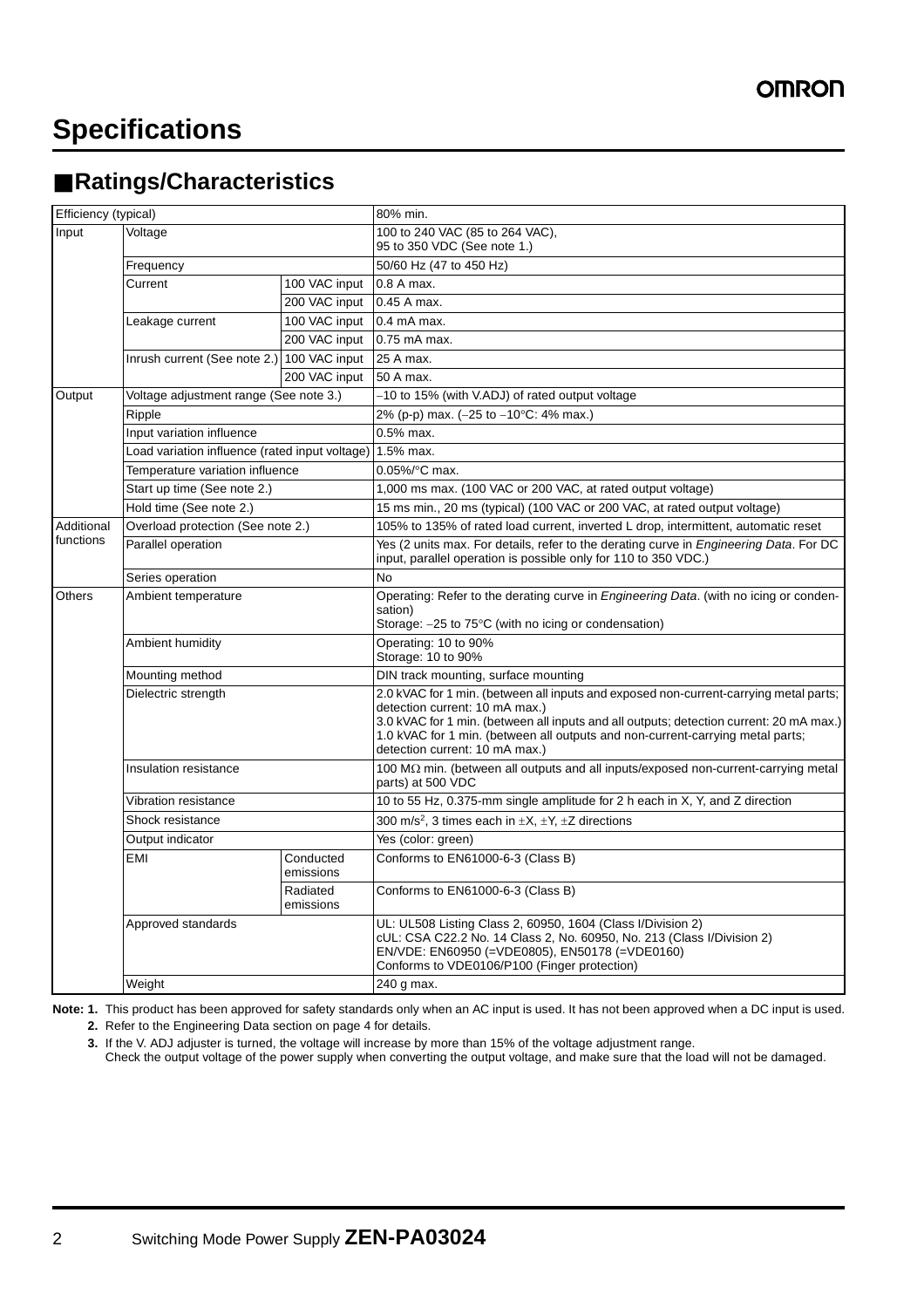### **Connections**

### ■ **Block Diagram**

**ZEN-PA03024**



**Note:** The Power Supply is provided with reinforced insulation between the input and output terminals.

### ■ **Installation**



| No.          | <b>Name</b>                               | <b>Function</b>                                                                       |
|--------------|-------------------------------------------|---------------------------------------------------------------------------------------|
| 1            | AC input terminal (L1)                    | Connect the input line to this termi-<br>nal. A fuse is included in the cir-<br>cuit. |
| $\mathbf{2}$ | AC input terminal (L2/N)                  | Connect the input line to this termi-<br>nal. Negative pole for DC input.             |
| 3            | DC output terminals $(+V)$                | Connect the load lines to these ter-<br>minals.                                       |
| 4            | DC output terminals $(-V)$                | Connect the load lines to these ter-<br>minals.                                       |
| 5            | <b>Output indicator</b><br>(DC ON: Green) | Lights while a direct current (DC)<br>output is ON.                                   |
| 6            | Output voltage adjuster<br>(V.ADJ)        | Use to adjust the voltage.                                                            |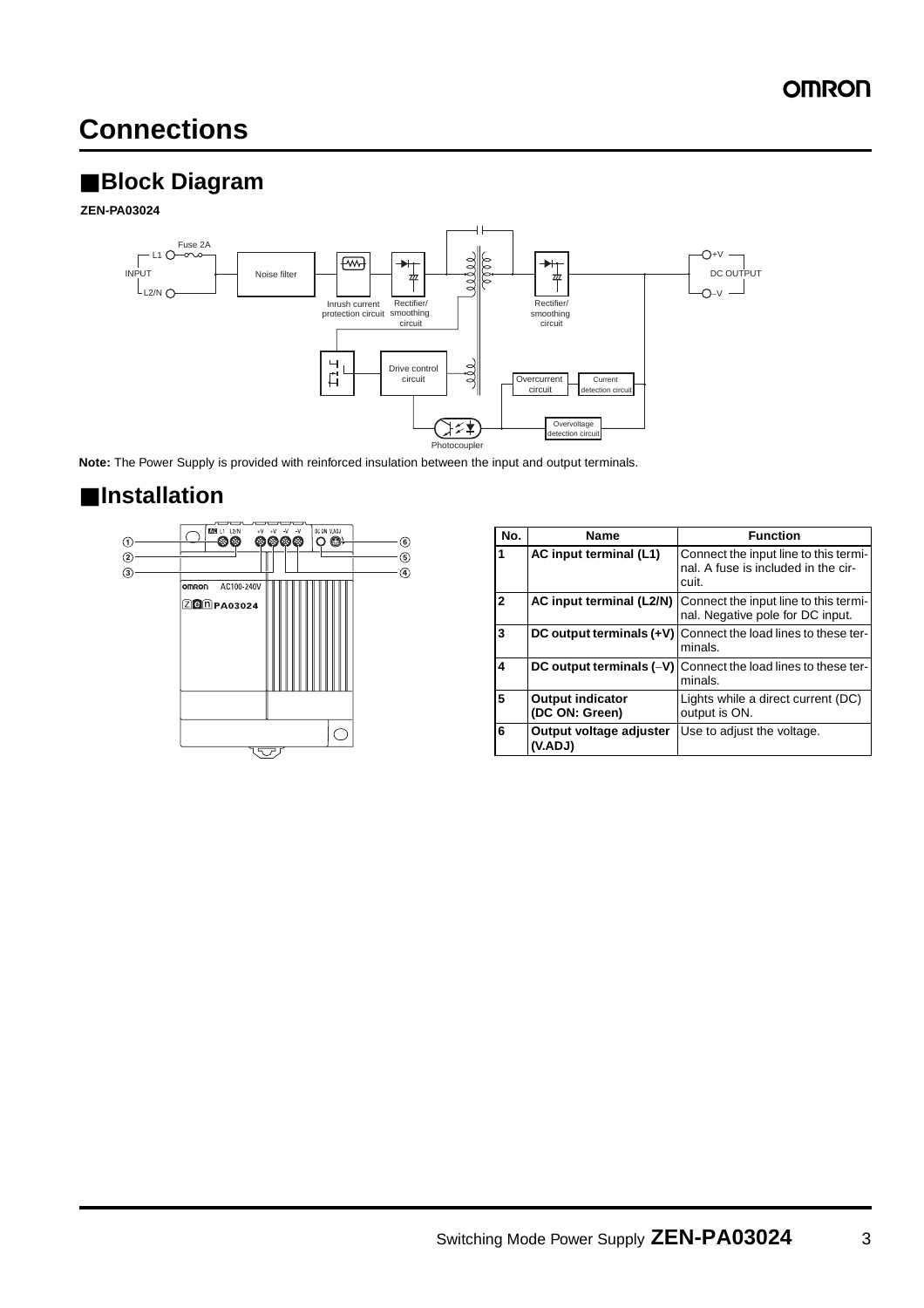### <span id="page-3-0"></span>**Engineering Data**

### <span id="page-3-1"></span>■ **Derating Curve**

#### **85 to 264 VAC or 110 to 350 VDC input**



#### **95 to 110 VDC input**



**Note: 1.** The maximum ambient temperature for parallel operation is  $45^{\circ}$ C.

- **2.** Parallel operation is not possible for an input of 95 to 110 VDC.
- **3.** Although operation is possible in the (2) portion of the derating curve, performance may be adversely affected, i.e., ripple noise may increase.
- **4.** Internal parts may occasionally deteriorate or be damaged. Do not use the Power Supply in areas outside the derating curve (i.e., the area shown by shading (1) in the above graph).

#### **Installation**





**Standard mounting Face-up mounting**

- **Note: 1.** Improper mounting will interfere with heat dissipation and may occasionally result in deterioration or damage of internal parts. Use the standard mounting.
	- **2.** If there is a derating problem, use forced air-cooling. The ambient temperature is specified for a point 50 mm below the Power Supply.

### ■ **Overload Protection**

The Power Supply is provided with an overload protection function that protects the load and the power supply from possible damage by overcurrent. When the output current rises above 105% min. of the rated current, the protection function is triggered, decreasing the output voltage. When the output current falls within the rated range, the overload protection function is automatically cleared.



The values shown in the above diagrams are for reference only.

- **Note: 1.** Internal parts may occasionally deteriorate or be damaged if a short-circuited or overcurrent state continues during operation.
	- **2.** Internal parts may possibly deteriorate or be damaged if the Power Supply is used for applications with frequent inrush current or overloading at the load end. Do not use the Power Supply for such applications.

### ■ **Inrush Current, Start Up Time, Hold Time**

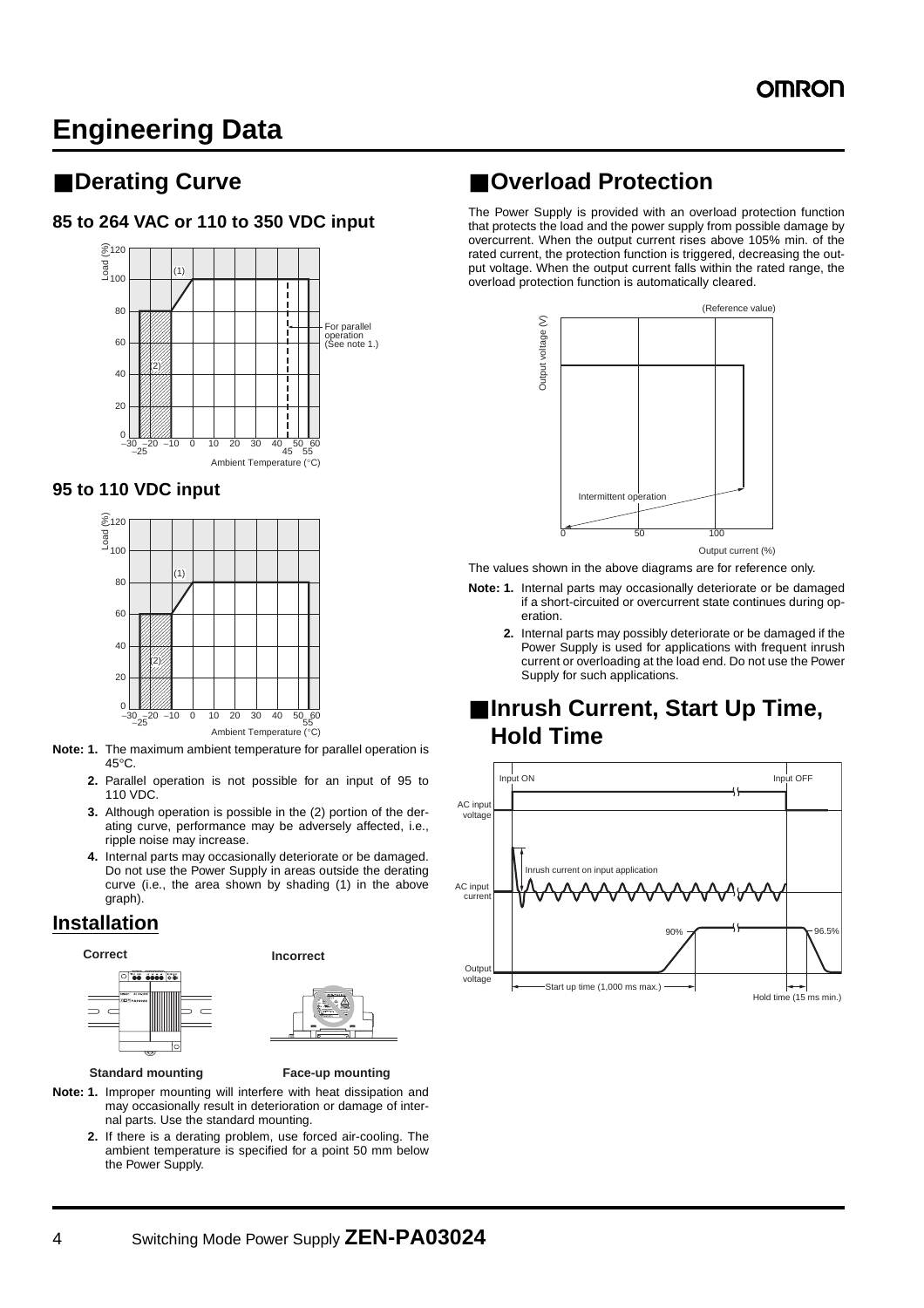### **OMRON**

**Surface Mounting Holes**

### **Dimensions**

**Note:** All units are in millimeters unless otherwise indicated.

#### **ZEN-PA03024**



### ■ **Accessories (Order Separately)**

**Mounting Track PFP-100N, PFP-50N PFP-100N2**



 $\frac{15}{25}$   $\frac{25}{10}$   $\frac{25}{10}$   $\frac{25}{10}$   $\frac{25}{10}$   $\frac{25}{10}$   $\frac{25}{10}$   $\frac{25}{10}$   $\frac{25}{10}$   $\frac{25}{10}$   $\frac{25}{10}$   $\frac{25}{10}$   $\frac{25}{10}$   $\frac{25}{10}$   $\frac{25}{10}$   $\frac{25}{10}$   $\frac{25}{10}$   $\frac{25}{10}$   $\frac{2$ 





**Note:** The values shown in parentheses are for the PFP-50N.

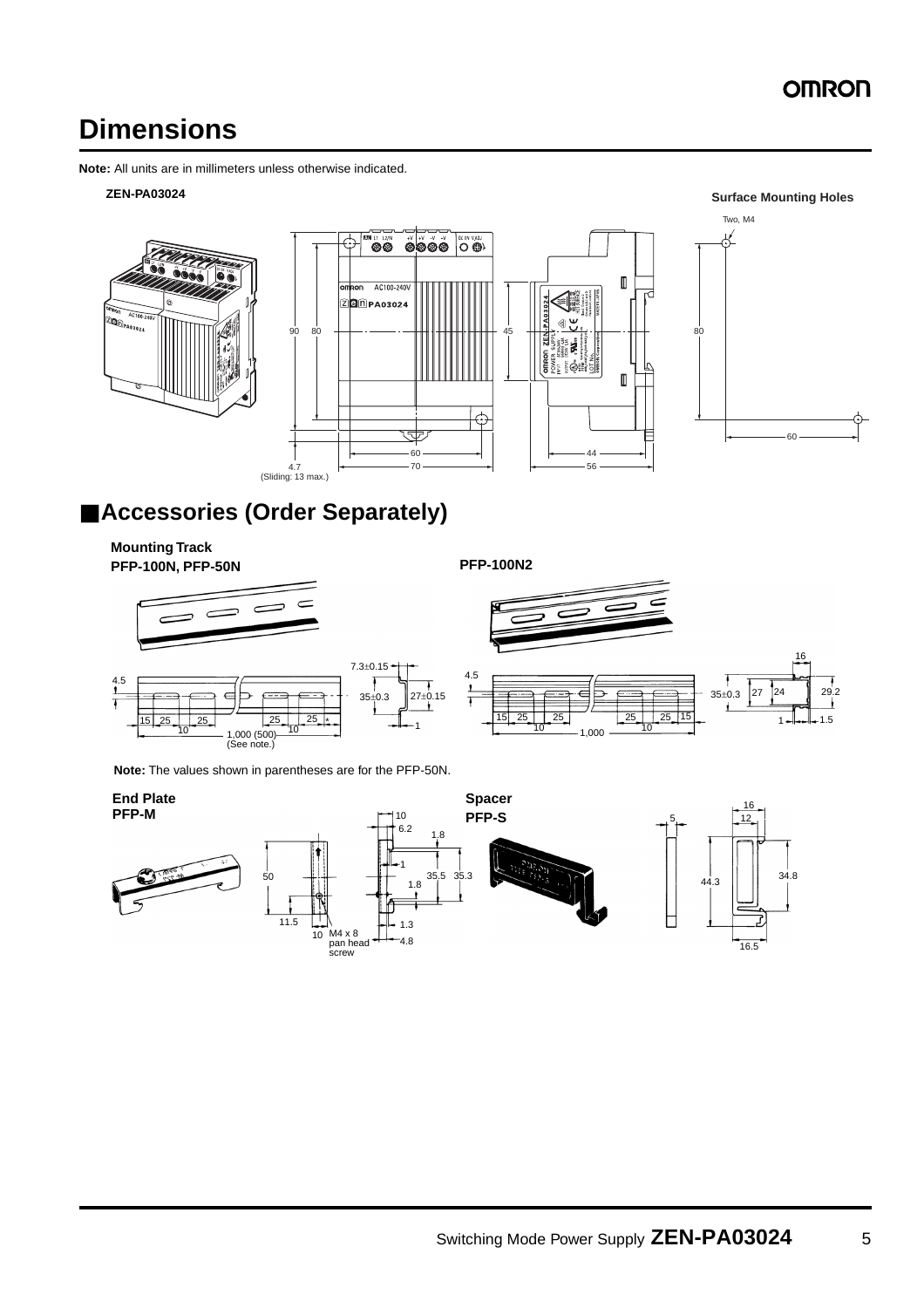### <span id="page-5-0"></span>**Safety Precautions**

#### $\land$  CAUTION

Minor electric shock may occasionally occur. Do not disassemble the product or touch internal parts.

Minor fires may occasionally occur. Do not attempt to repair or modify the product.

Minor burns may occasionally occur. Do not touch the product while power is being supplied or immediately after power is turned OFF.

Minor fires may occasionally occur. Tighten terminal screws to a torque of 0.5 to 0.6 N·m so that they do not become loose.

Minor electric shock may occasionally occur during operation. Do not touch the input and output terminals while power is being supplied.

The product may occasionally be damaged. Do not allow any clippings or cuttings to enter the product during installation work.

Working voltage can be 350 V max. inside. This voltage can be also available 10 s after the switch off.

### ■ **Precautions for Safe Use**

The following precautions must be observed to ensure safety.

#### **Mounting**

- **•** Mounting Direction
- (Refer to Installation in Engineering Data on [page 4](#page-3-0).)

| <b>Standard Mounting</b>   | Valid   |
|----------------------------|---------|
| <b>Horizontal Mounting</b> | Invalid |
| <b>Other Mounting</b>      | Invalid |

The internal parts may occasionally deteriorate or be broken due to adverse heat dissipation depending on the mounting status. Do not use the product in any way other than the standard mounting direction.

**•** Mounting Space

Make sure that sufficient heat dissipation is provided when installing the Power Supply to increase its long-term reliability. Install the product in a location that allows a natural airflow to occur around the Power Supply.

We recommend using End Plates (PFP-M) to secure the Power Supply and to ensure that a space of at least 10 mm is maintained between Power Supplies.

If the installation space above and below the Power Supply is less than 50 mm, reduce the ambient temperature by  $5^{\circ}$ C. A minimum space of 20 mm is required.



#### **3.** 10 mm min.

#### **Wiring**

- **•** Minor fire may possibly occur. Ensure that input and output terminals are wired correctly.
- **•** Use the following material for the wires to be connected to the Power Supply to prevent smoking or ignition caused by abnormal loads.

Use solid wires. Always attach pin crimp terminals when using stranded wire. The stripping distance should be 6.5 mm.

#### **Recommended Wire Type**

| Solid wire          | Cross section 0.5 to 2.5 mm <sup>2</sup><br>(Equivalent to AWG20 to AWG14) |
|---------------------|----------------------------------------------------------------------------|
| Stranded wire       | Cross section 0.5 to 2.5 mm <sup>2</sup><br>(Equivalent to AWG20 to AWG14) |
| Pin crimp terminals | Dia.: 1.1 to 2.3 mm                                                        |

- **•** Do not apply more than 100 N force to the terminal block when tightening the terminals.
- **•** Be sure to remove the sheet covering the product before turning ON the Power Supply and confirm that nothing is interfering with heat dissipation.

### **Installation Environment**

- **•** Do not use the Power Supply in locations subject to shocks or vibrations. In particular, install the Power Supply as far away as possible from contactors or other devices that are a vibration source.
- **•** Install the Power Supply well away from any sources of strong, high-frequency noise.

#### **Operating and Storage Conditions**

- **•** When installing the Power Supply, check for any signs that the product or packaging has been struck. If internal parts have been damaged, overvoltages may be output depending on the location of the damage.
- **•** Internal parts may occasionally deteriorate or be damaged. Store the Power Supply at a temperature of -25 to 65°C and a humidity of 10% to 90%.
- **•** Internal parts may occasionally deteriorate or be damaged. Do not use the Power Supply in areas outside the derating curve (i.e., the area shown by shading (1) in the graph on page [4](#page-3-1)). For UL508 Listing, the surrounding air temperature should be  $40^{\circ}$ C.
- **•** Use the Power Supply at a humidity of 10% to 90%.
- **•** Do not use the Power Supply in locations where condensation may occur due to high humidity or where temperature changes are severe.
- **•** Do not use the Power Supply in locations subject to direct sunlight.
- **•** Do not use the Power Supply in locations where liquids, foreign matter, or corrosive gases may enter the interior of products.

### **Overload Protection**

- **•** Internal parts may possibly deteriorate or be damaged if a shortcircuited or overcurrent state continues during operation.
- **•** Internal parts may possibly deteriorate or be damaged if the Power Supply is used for applications with frequent inrush current or overloading at the load end. Do not use the Power Supply for such applications.

#### **Charging the Battery**

**•** This product is not intended to function as a battery charger. If a battery is to be connected as the load, mount an overcurrent limiting circuit and an overvoltage protection circuit.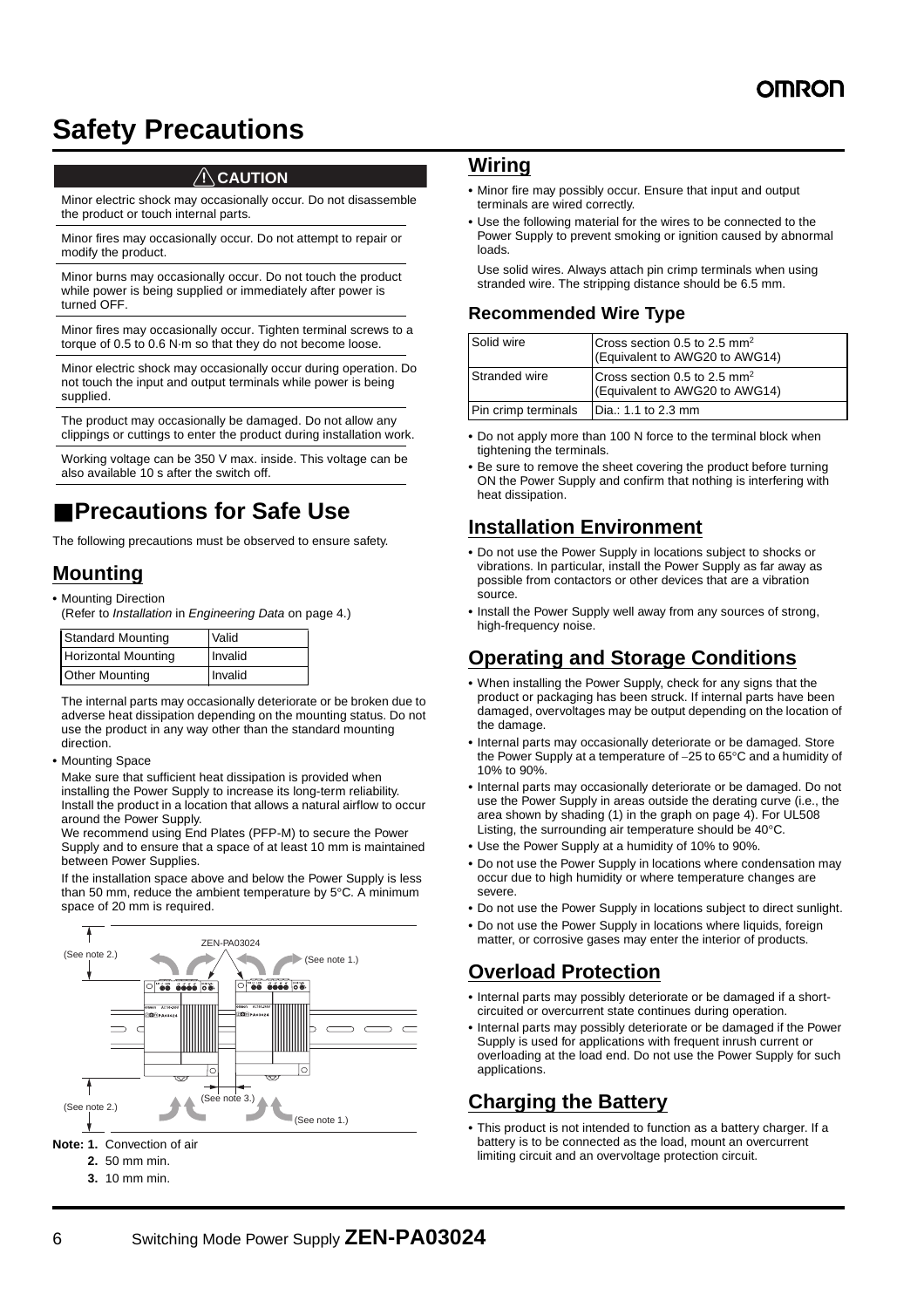### **Output Voltage Adjuster**

- **•** The output voltage adjuster (V.ADJ) may possibly be damaged if it is turned with unnecessary force. Do not turn the adjuster with excessive force.
- **•** After changing the setting of the adjuster, make sure that the output capacity and output current do not exceed the rated output capacity and rated output current.
- **•** Output voltage is adjustable with the output voltage adjuster (V.ADJ) on the front surface of the product from -10% to +15% of the rated output voltage. Do not increase the output voltage by more than 10% when connected to a ZEN CPU Unit rated for 24 VDC.

### **DIN Track Mounting**

screwdriver and pull out the Power Supply.

To mount the Power Supply on a DIN track, hook portion (A) of the Power Supply onto the track and press the Power Supply in direction (B).



To dismount the Power Supply, pull down portion (C) with a flat-blade





#### **Series Operation**

The Power Supply is not designed for series operation.



### **Output voltage ()**

Two Power Supplies can be used to create  $a \pm$  output.



**Note:** When the load is an operational amplifier or other device allowing series operation, a startup failure may occur when the Power Supply is turned ON and internal circuits may be damaged. Connect a diode as shown in the figure to prevent this.

Use the following guidelines to select the diode.

| Type                            | <b>Schottky Barrier diode</b>              |
|---------------------------------|--------------------------------------------|
| Dielectric strength $(V_{RRM})$ | Twice the rated output<br>voltage or above |
| Forward current $(I_{E})$       | Twice the rated output<br>voltage or above |

### **Parallel Operation**

Two Power Supplies can be operated in parallel.



**Note: 1.** For parallel operation, a maximum of two Power Supplies of the same model can be connected.

- **2.** For a DC input, parallel operation is possible only for 110 to 350 VDC.
- **3.** To ensure that the voltage drop between each Power Supply and the load is the same, use the same wire length and thickness to connect the load.
- **4.** The load current will become imbalanced if the output voltages are different, possibly causing a serious reduction in the life of one of the Power Supplies. Adjust the output voltages of the Power Supplies to the same value.

### **In Case there is No Output Voltage**

The possible cause for no output voltage may be the presence of an overload or overvoltage condition, or may be due to the functioning of a latching protective device. The latching protection may operate if a large amount of surge voltage such as a lightening surge occurs while turning ON the Power Supply.

In case there is no output voltage, please check the following points before contacting us:

- **•** Check the overload protected status: Check whether the load is in overload status or is short-circuited. Remove wires to load when checking.
- **•** Attempt to clear the latching protection function: Turn the power supply OFF once, and leave it OFF for at least 1 minute. Then turn it on again to see if this clears the condition.

### **Insulation Resistance Test**

When performing the test, be sure to short-circuit all the output terminals to protect them from damage.

### **Dielectric Strength Test**

- **•** When a high voltage is applied between the input terminals and the output terminals, electric energy builds up across the inductor L and capacitor C of the internal noise filter. This energy may generate a voltage surge when a high voltage is applied to the Power Supply by a switch or timer, and as a result, the internal parts of the Power Supply may possibly be damaged. To prevent voltage impulses when testing, decrease the applied voltage using the variable resistor on the dielectric strength testing equipment, or apply the voltage so that it crosses the zero point when it rises or falls.
- **•** When performing the test, be sure to short-circuit all the output terminals to protect them from damage.